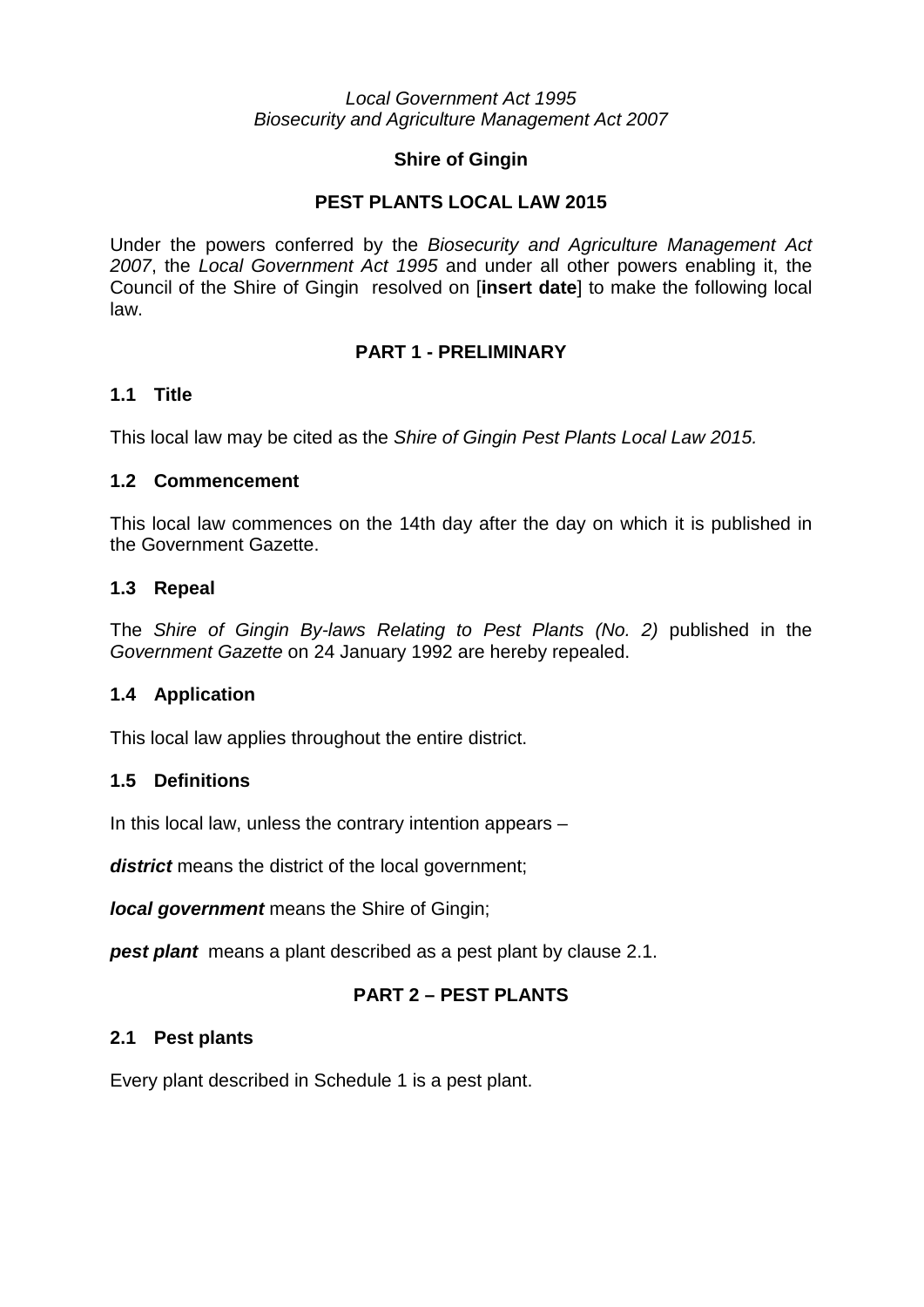## **3.1 Serving of a notice**

- (1) The local government may serve on the owner or occupier of private land within the district a duly completed notice in the form as decided by the local government from time to time requiring him to destroy, eradicate or otherwise control any pest plant on that land.
- (2) A person served with a notice under subclause (1) of this clause shall comply with that notice within the time and in the manner specified therein.

## **3.2 Failure to comply with a notice**

Where a person fails to comply with a notice under clause 3.1 served upon them, the local government may –

- (a) without payment of any compensation in respect thereof, destroy, eradicate or control, as the case may be, any pest plant the destruction, eradication or control of which was required by the notice; and
- (b) recover in a court of competent jurisdiction, as a debt due to the local government, from the person to whom the notice is directed, the amount of the expense of such destruction, eradication or control.